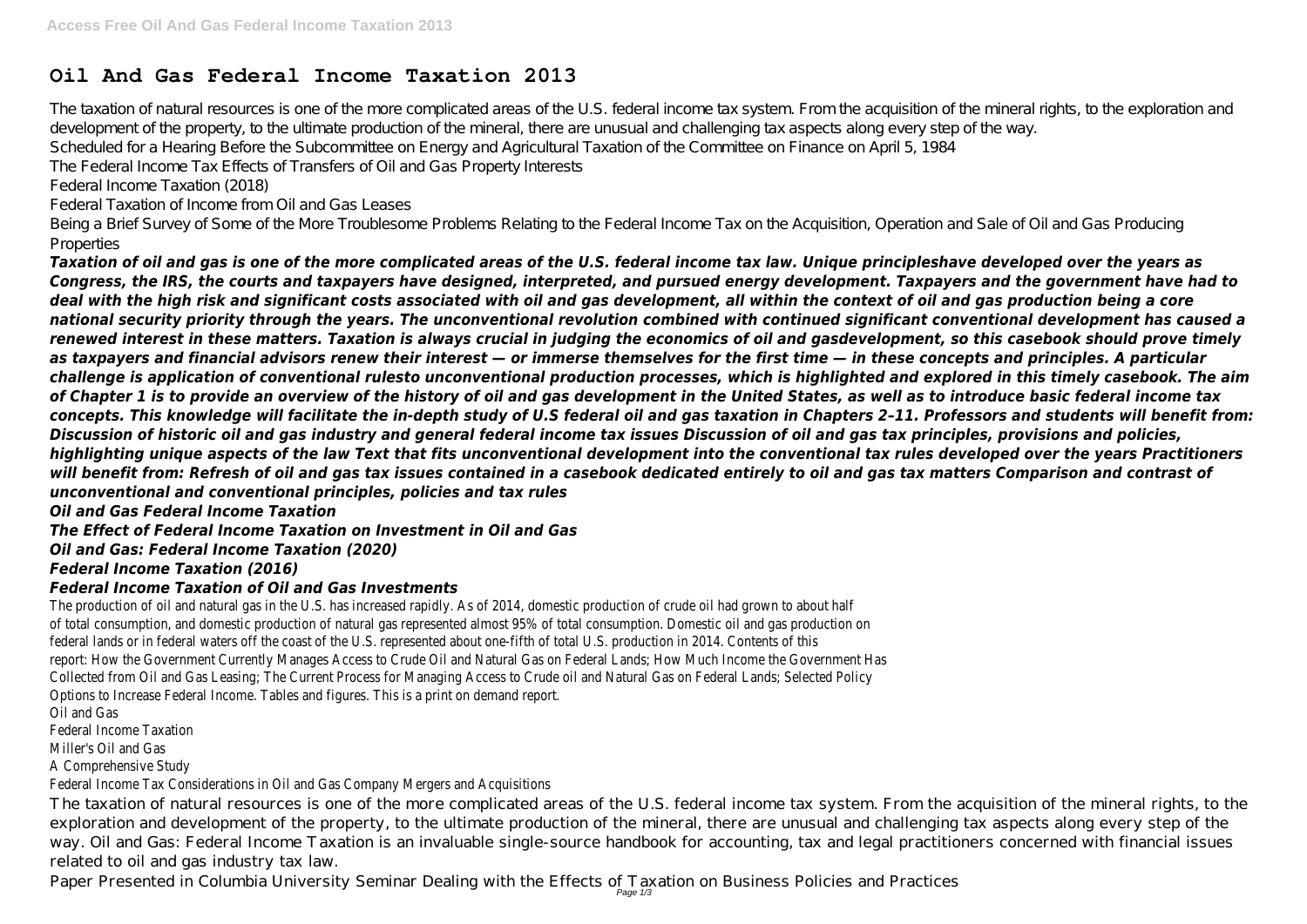Oil & Gas Miller's Oil & Gas Oil and Gas Federal Income Tax Manual A Report of the Senate Committee on Finance Oil and Gas: Federal Income Taxation (2021) Oil and Gas Federal Income Taxation (2010) Oil and Gas Federal Income Tax Manual (revised to January 1, 1950)

The Ernst and Young's Oil and Gas Federal Income Taxation

Oil and Gas: Federal Income Taxation (2022)

**The production of oil and natural gas in the United States has increased rapidly over the past decade. As of 2014, domestic production of crude oil had grown to about half of total consumption, and domestic production of natural gas represented almost 95 percent of total consumption. Domestic oil and gas production occurring on federal lands or in federal waters off the coast of the United States represented about one-fifth of total U.S. production in 2014. The Energy Information Administration (EIA) projects crude oil prices to average in the lower to upper \$50 per barrel range through 2015. This lower price, if sustained, may impact long term oil development and lower production volumes. This book focuses on issues and options for federal income from crude oil and natural gas. It discusses potential budgetary effects of immediately opening most federal lands to oil and gas leasing, reviews U.S. crude oil and natural gas production in federal and non-federal areas, and provides a legal framework for offshore oil and gas development.**

**Federal Income Taxation. Supplement No. 1-3 : June/July 1976-Jan. 1977**

**Ernst & Young's Oil and Gas Federal Income Taxation**

#### **Options for Increasing Federal Income from Crude Oil and Natural Gas on Federal Lands**

**Arthur Young's Oil and Gas**

#### **Issues and Options**

*The taxation of natural resources is one of the more complicated areas of the U.S. federal income tax system. From the acquisition of the mineral rights, to the exploration and development of the property, to the ultimate production of the mineral, there are unusual and challenging tax aspects along every step of the way. Oil and Gas: Federal Income Taxation is an invaluable single-source handbook for accounting, tax and legal practitioners concerned with financial issues related to oil and gas industry tax law. Updated and revised by noted oil and gas taxation authority and educator, Patrick A. Hennessee, Ph.D., CPA, and Sean P. Hennessee, JD, this detailed reference is divided into six main sections: - Introduction to Oil and Gas Taxation - Acquisition of Interests - The Exploration Period - The Production Period - Dispositions - Other Areas The text begins with a discussion of the nature of oil and gas reserves in order to gain a better understanding of the industry. The material following is organized in a logical sequence of events which traces the normal industry pattern for developing oil and gas reserves. Special features include: \* A special ''Highlights of New Developments'' section provides a convenient, at-a-glance summary of recent tax legislation, case law, rulings, position papers, etc., as they relate to the oil and gas industry, and it tells readers where in the volume they can find additional information on the specific topics. \* Reflects all the recent developments in place, including new legislation, regulations and case law changes impacting this area since the previous edition published, allowing tax and legal professionals to stay current on this highly specialized area of tax law. \* Enables understanding of the myriad technical aspects of oil and gas taxation by thoroughly discussing the critical issues of: - economic interests - lease and purchase arrangements - royalties - working or operating mineral interest - production payments - net profits arrangements - geological and geophysical expenses - intangible drilling and development costs - sharing arrangements and carried interests - depletion - gross income from property - taxable income from property - unitizations - disposition of interests - nontaxable exchanges - losses and abandonments - types of ownership - alternative minimum tax - nonconventional fuel credit depreciation - accounting methods - international provisions \* Provides helpful strategy and planning suggestions. \* Includes a Topical Index to enable fast location of subjects of interest and a detailed Table of Cases and Rulings Lists. \* Provides references throughout the text discussion to the corresponding Code and regulation sections, IRS rulings and court decisions for further research.*

*Oil and Gas Federal Income Taxation 2003*

*Arthur Young's Oil and Gas Federal Income Taxation*

*Oil and Gas Tax*

*Federal Income from Crude Oil and Natural Gas*

*Oil & Gas Taxation in Nontechnical Language*

**This work clarifies the jargon surrounding federal income taxation of oil and gas operations. For people familiar with non-tax aspects of the oil and gas business, it helps them to gain knowledge on the subject of oil and gas taxation.**

**Miller's Oil and Gas Federal Income Taxation**